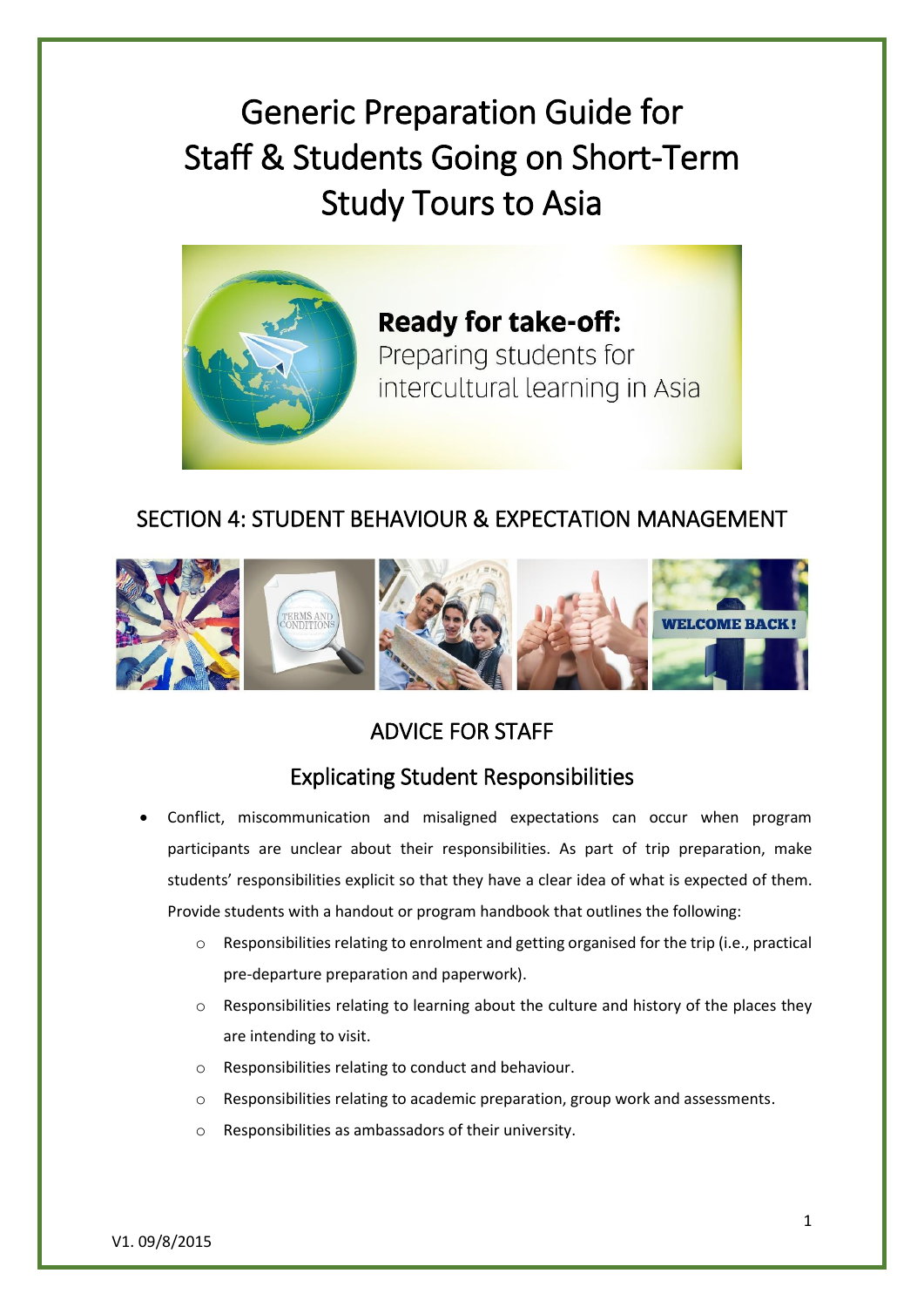- $\circ$  Responsibilities upon returning from their trip (e.g., participation in de-briefing, providing feedback, and participation in the promotion and preparation of future programs).
- o Tips on how to be a responsible traveller in Asia (i.e., how to make good decisions, understanding the long-term impact of decisions, and awareness of damaging tourism practices).

#### Explicating Staff Responsibilities

- Part of managing students' expectations also involves articulating the responsibilities of staff members who manage the trip (i.e., what staff can and cannot be expected to do). It's a good idea to outline the role and types of tasks that staff will be involved with. This can include:
	- o General duty of care
	- o Academic responsibilities
	- o Administrative and practical responsibilities
	- o Risk management and critical incidents
	- o Conflict resolution

#### Managing Expectations

- Managing students' expectation is a crucial component that can influence the success of the program. There are different ways students' expectations can be managed. Here are some examples:
	- o Avoid 'over-selling' the program as this can lead to a misalignment between program aims and actual outcomes. There is a limit to what can be experienced and achieved on a short-term study tour. Students will appreciate a realistic description of what they can reasonably experience during the trip.
	- o Facilitate group discussions as part of preparation activities, or via an online discussion forum, around the topic of what students can expect from their trip.
	- o Source or create a list of case studies featuring problems, issues and group conflict scenarios than can arise. Ask students to discuss how these problems might be overcome.
	- o Have students develop and ratify their own Code of Conduct.
	- o If no collegially developed Code of Conduct is created, ensure that students are provided with a document that clearly outlines their responsibilities (including pre-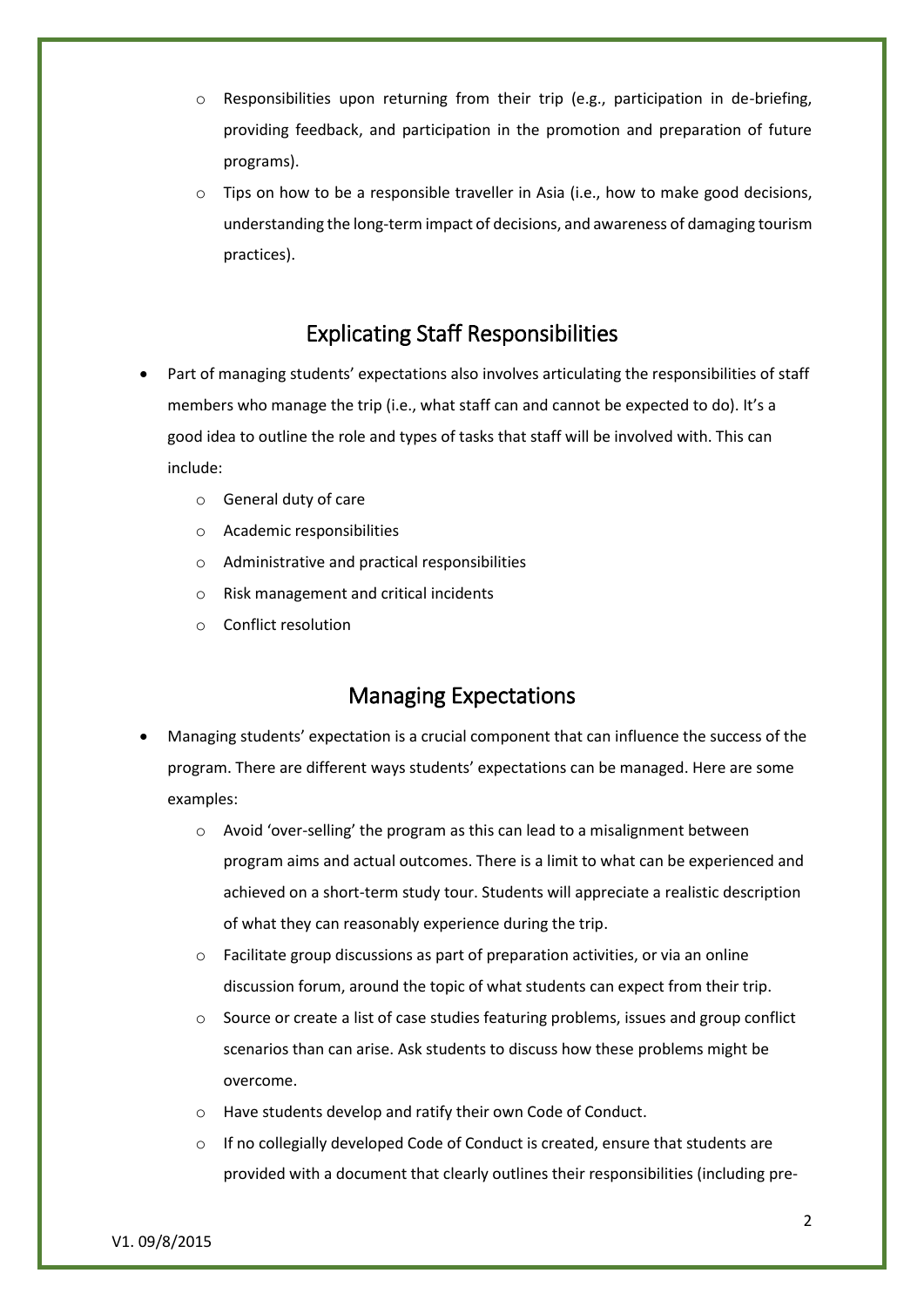departure responsibilities, personal responsibilities and expectations relating to behaviour while on the trip).

o Provide post-trip de-briefing and a forum to receive feedback and evaluation.

#### De-Briefing

- De-briefing students when they return from their trip is another important way of effectively managing student expectations regarding their involvement in the program.
- It is an important part of the study tour program as it allows for students to do the following:
	- o Share and reflect on their experiences.
	- o Manage any cultural re-adjustment or traumatic in-country incidences that may have eventuated.
	- o Provide feedback to the program organisers.
	- o Consolidate their assessments and group work projects.
	- $\circ$  Discuss the value and potential applications of their newfound intercultural experiences.
- You might like to create a post-trip strategy which can include the following:
	- o Post-trip de-briefing seminars.
	- o Creating feedback and evaluation forms for students to fill out upon return.
	- o Requiring students to submit a post-trip reflection essay.
	- $\circ$  Enlisting students to join a community of program alumni who can participate in future program promotion and participate in trip preparation events.
	- $\circ$  Inviting guest presenters (e.g., from other university departments, cultural groups, industry, professional organisations) to attend debriefing seminars to speak to students about the professional and educational value of their intercultural sojourns.
	- $\circ$  Holding social functions (often held as part of, or following, the de-briefing seminar).
	- o Recognition of students' participation in the program (e.g., awards, certificates).
	- $\circ$  Using mediums (such as Facebook or a mailing list) for program alumni to keep in touch with each other and with the contacts they have made at their host institution. Future participants of the program can then be integrated into this existing community of contacts and alumni.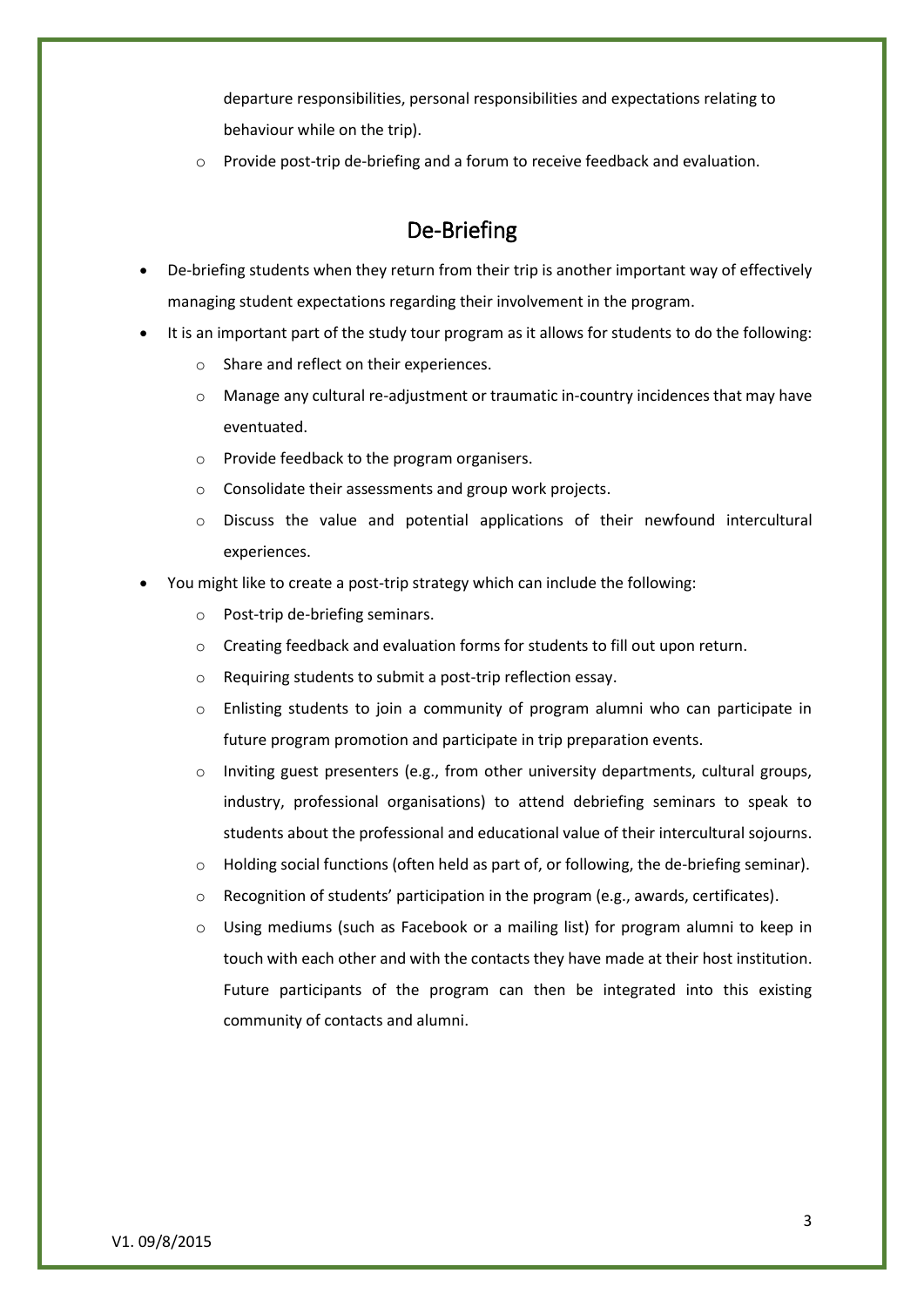#### ADVICE FOR STUDENTS

# Knowing Your Responsibilities

- All trip participants should be aware of their responsibilities in preparing for their trip, responsibilities while on their trip, and responsibilities upon returning.
- Being aware of what is expected of you and of others will help promote a more organised and cohesive program, and will help to minimise confusion, uncertainty and conflict. Here are some responsibilities relating to students:
	- o Ensure that you have completed all administrative and practical requirements for the trip well in advance (e.g., enrolment, visa applications, travel bookings).
	- $\circ$  Ensure that you have completed all health-related requirements for the trip, well in advance (e.g., vaccinations).
	- o Attend all preparation seminars, workshops, online and face-to-face activities (including social activities) as all these have a part to play in preparing you for your trip.
	- $\circ$  Make sure you have a copy of all guides, handouts and other materials given to students by the program organisers.
	- $\circ$  Do your own research into the history and culture of your intended destination/s.
	- o Learn some useful words and phrases in the host country's language/s.
	- o Be aware of what it means to be a 'responsible traveller', especially when travelling to Asia.
	- $\circ$  Be aware of all academic and assessment tasks relating to your program and plan ahead accordingly.
	- o You will have responsibilities as an ambassador of your university and are encouraged to be aware and respectful of the host country's laws and customs.
	- Be aware of your university's expectations relating to conduct and behaviour of its students.
	- $\circ$  If you are residing at, enrolling, attending or working at a host institution, you are subject to the rules and regulations of that institution.
	- $\circ$  You will likely be required to participate in some post-trip activities such as debriefing seminars, providing evaluation and feedback, and possibly assisting in the promotion of future trips.
	- $\circ$  Ask questions if you do not know the answer program organisers are there to help.